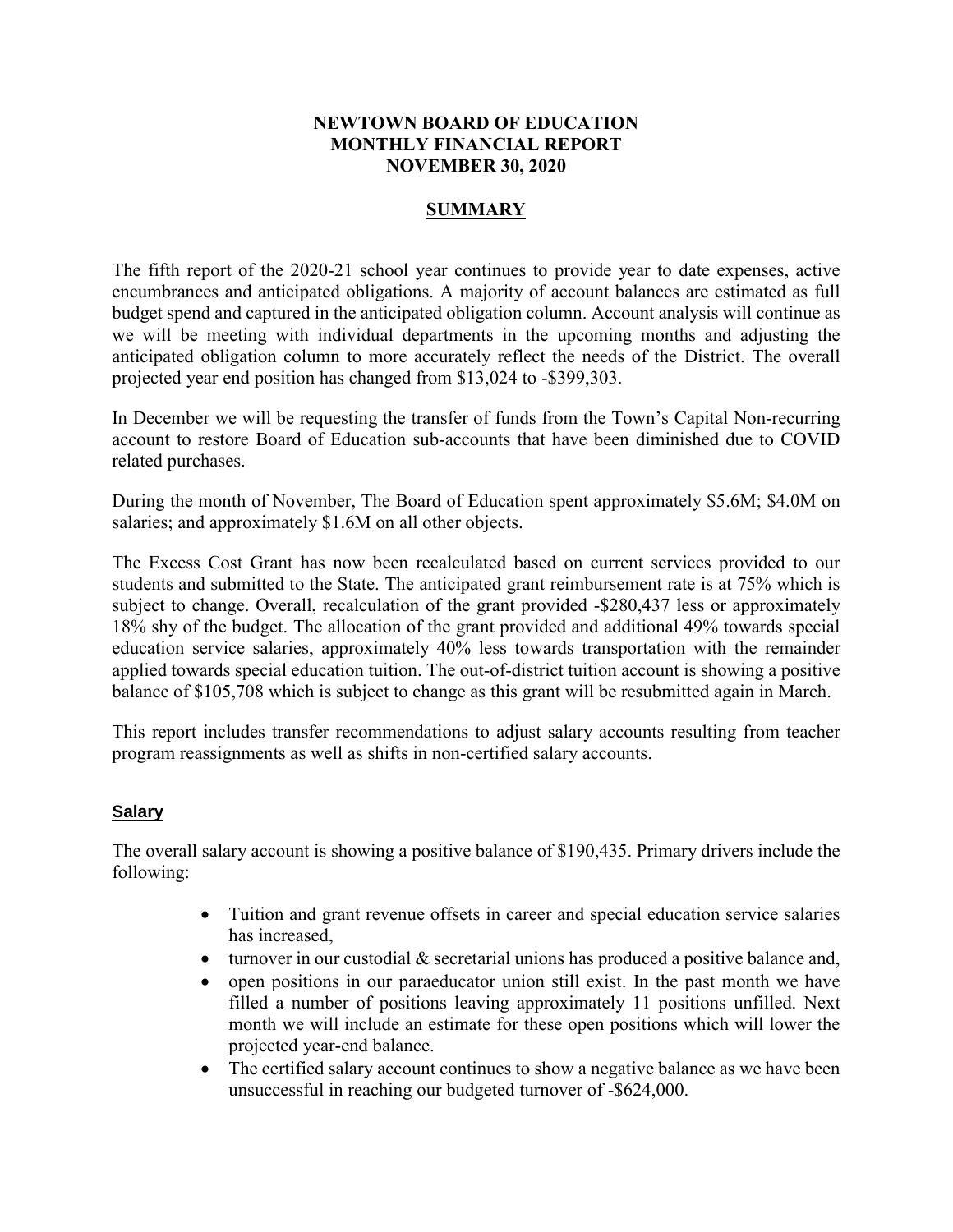### **Other Purchase Services**

The balance other purchase services has decreased by -\$285,552 over the prior month; however, overall the account is still showing a positive balance of \$84,689. Primary drivers in this account are as follows:

- Contracted services is now showing an anticipated annual balance of -\$363,765 resulting from the loss of revenue in our lunch program. We have reassessed this account, now providing a full year forecast. Our predication is based on YTD current conditions through December along with a hybrid learning model for the balance of the year. Of course, this balance is subject to change depending on the status of our schools. We will be monitoring this area very closely and all changes will be identified and reported to the Board in a timely manner.
- Special Education tuition is showing a positive balance of \$105,708; however the recalculation of the grant lowered our anticipated full year balance by -\$82,524.
- Transportation is showing a positive balance due to a variety of components;
	- o Special education transportation carryover credit from last year,
	- o special education summer runs; less buses were used than anticipated,
	- o special education out-of-district runs; runs have been combined/unfilled and
	- o savings in local transportation due to less student days plus discounted remote days.

# **Supplies**

There was a small increase over last month in our supply account based on these factors:

- Electricity account includes the virtual net metering system at the High School which now has an estimated a full year forecast balance of \$204,478. This balance includes a carryover credit of approximately \$101,000; therefore, the net overall credit is estimated at approximately \$103,000.
- Five more school have come online and will be evaluated over the next few months. We will report the annual savings once we have collected more data on these accounts.
- Plant supplies is showing a negative balance of -\$294,468 as we have spent approximately \$400k in COVID related expenses. We do believe at this time that we have enough disinfectant and sanitizer to carry us thought the balance of the year. However, there is still a need to purchase our budgeted plant supplies as well as wipes and cleansers. This account will be closely monitored and reevaluated over the months ahead.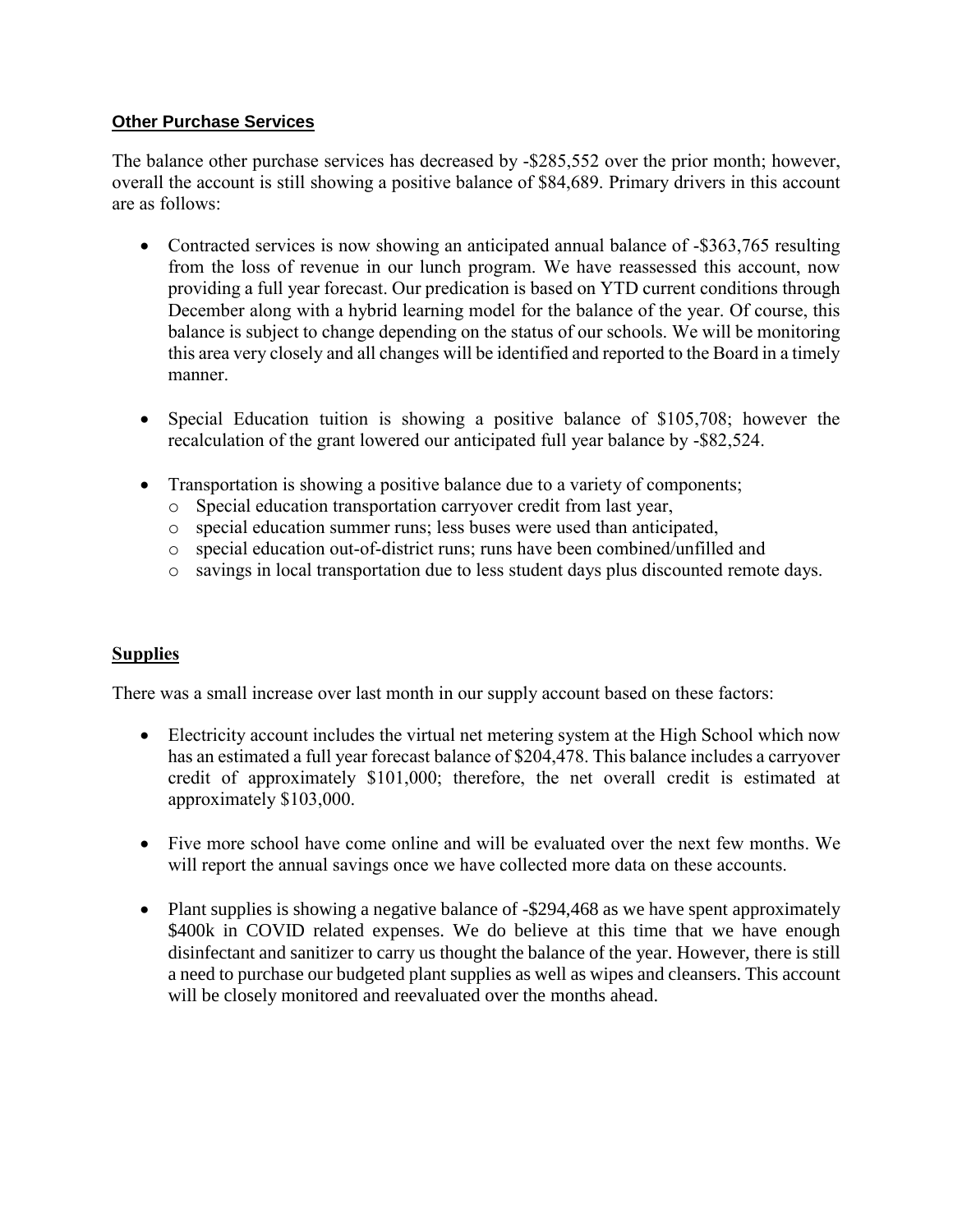## **Property**

Technology equipment has somewhat stabilized for now and the change over last month's balance is -\$24,317.

- Many of the COVID related items have now been purchased.
- We can now focus on realigning our purchases based on the original budgeted needs. This account will be reevaluated and adjusted in the months ahead.

There were no emergency repairs over \$5,000 in the month of November.

Tanja Vadas Director of Business & Finance November 12, 2020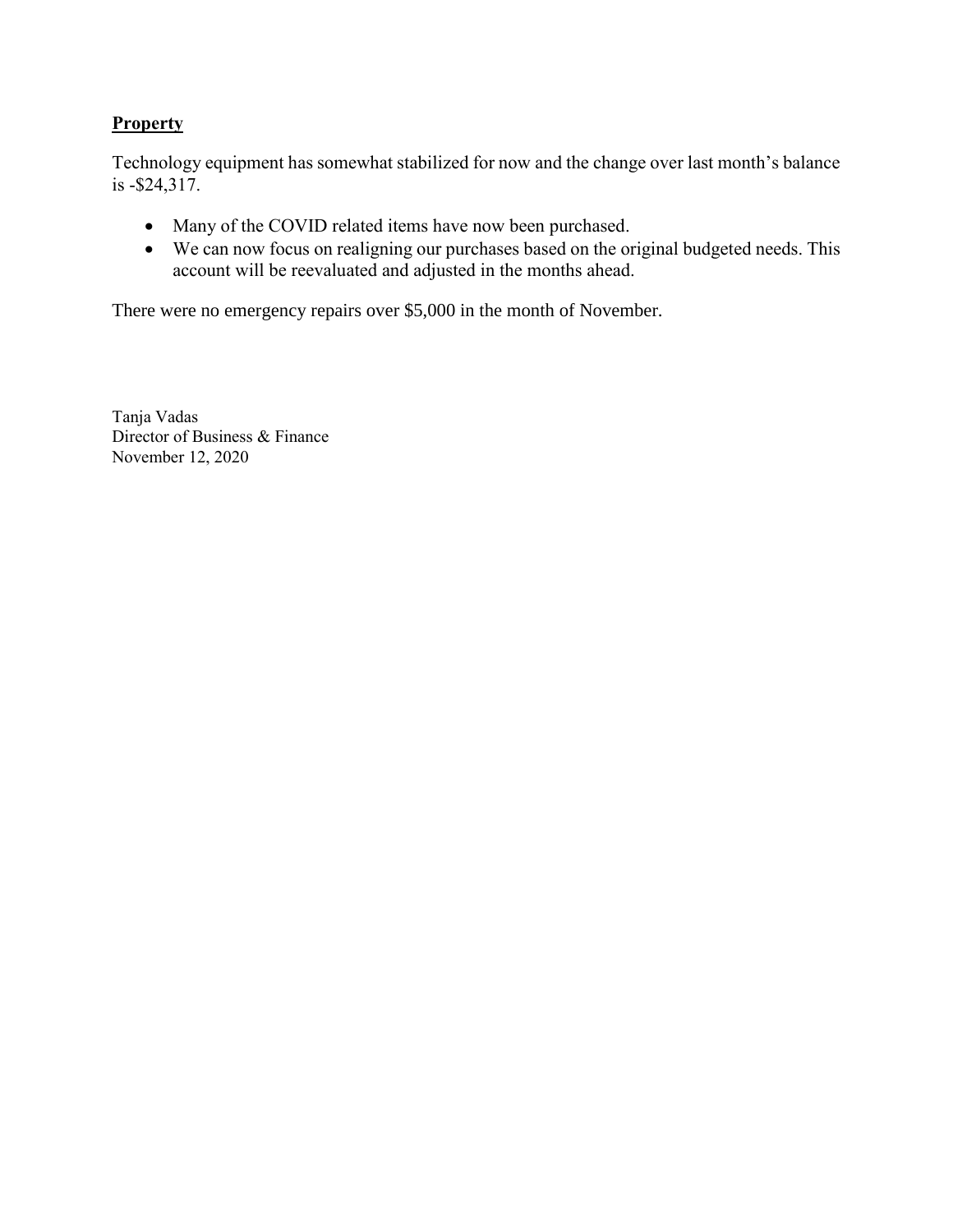#### **FOR THE MONTH ENDING NOVEMBER 30, 2020 2020-21 BUDGET SUMMARY REPORT NEWTOWN BOARD OF EDUCATION**

| <b>OBJECT</b><br>CODE | <b>EXPENSE CATEGORY</b>          |              | <b>EXPENDED</b><br>2019 - 2020 |       | 2020 - 2021<br><b>APPROVED</b><br><b>BUDGET</b> | <b>CURRENT</b><br><b>BUDGET</b> | <b>YTD</b><br><b>EXPENDITURE</b> |      | <b>ENCUMBER</b> |        | <b>BALANCE</b> | <b>ANTICIPATED</b><br><b>OBLIGATIONS</b> | <b>PROJECTED</b><br><b>BALANCE</b> | %<br><b>EXP</b> |
|-----------------------|----------------------------------|--------------|--------------------------------|-------|-------------------------------------------------|---------------------------------|----------------------------------|------|-----------------|--------|----------------|------------------------------------------|------------------------------------|-----------------|
|                       | <b>GENERAL FUND BUDGET</b>       |              |                                |       |                                                 |                                 |                                  |      |                 |        |                |                                          |                                    |                 |
| 100                   | <b>SALARIES</b>                  |              | 49.586.526 \$                  |       | 51,044,554 \$                                   | 51,044,554 \$                   | 15,210,733 \$                    |      | 34,672,327 \$   |        | 1,161,494 \$   | 971,059 \$                               | 190,435                            | 99.63%          |
| 200                   | <b>EMPLOYEE BENEFITS</b>         | S.           | 11,126,524 \$                  |       | 11,435,283 \$                                   | 11,435,283 \$                   | 5,780,749 \$                     |      | 4,285,980 \$    |        | 1,368,553 \$   | $1,423,133$ \$                           | $(54,579)$ 100.48%                 |                 |
| 300                   | PROFESSIONAL SERVICES            | \$           | 659,940 \$                     |       | 751,382 \$                                      | 751,382 \$                      | $202,255$ \$                     |      | 28,227 \$       |        | 520,900 \$     | 451,625 \$                               | 69,276                             | 90.78%          |
| 400                   | <b>PURCHASED PROPERTY SERV.</b>  | \$           | 2,304,638 \$                   |       | 1,884,463 \$                                    | 1,884,463 \$                    | 760,682 \$                       |      | 510,969 \$      |        | 612,812 \$     | 573,399 \$                               | 39,413                             | 97.91%          |
| 500                   | <b>OTHER PURCHASED SERVICES</b>  | \$           | 8,823,709 \$                   |       | 9,314,942 \$                                    | 9,314,942 \$                    | 3,320,736 \$                     |      | 5,997,425 \$    |        | $(3,219)$ \$   | $(87,908)$ \$                            | 84,689                             | 99.09%          |
| 600                   | <b>SUPPLIES</b>                  | \$           | 3,347,825 \$                   |       | 3,498,335 \$                                    | 3,498,335 \$                    | 1,596,506 \$                     |      | 248,096 \$      |        | 1,653,733 \$   | 1,689,743 \$                             | $(36,010)$ 101.03%                 |                 |
| 700                   | <b>PROPERTY</b>                  | $\mathbb{S}$ | 831,904 \$                     |       | 549,402 \$                                      | 549,402 \$                      | 887,308 \$                       |      | 345,620 \$      |        | $(683,526)$ \$ | $9,000$ \$                               | (692, 526)                         | 226.05%         |
| 800                   | <b>MISCELLANEOUS</b>             | \$           | 66,090 \$                      |       | 73,415 \$                                       | 73,415 \$                       | 54,276 \$                        |      | $3,010$ \$      |        | $16,129$ \$    | $16,129$ \$                              | $\blacksquare$                     | 100.00%         |
| 910                   | <b>SPECIAL ED CONTINGENCY</b>    | \$           |                                | $- S$ | 100,000 \$                                      | 100,000 \$                      |                                  | $-5$ |                 | $-$ \$ | 100,000 \$     | $100,000$ \$                             | $\sim$                             | 100.00%         |
|                       | <b>TOTAL GENERAL FUND BUDGET</b> |              | $$76,747,157$ \$               |       |                                                 | 78,651,776 \$ 78,651,776 \$     | 27,813,244 \$                    |      | 46,091,654 \$   |        | 4,746,877 \$   | 5,146,180 \$                             | (399,303)                          | 100.51%         |
| 900                   | <b>TRANSFER NON-LAPSING</b>      |              |                                |       |                                                 |                                 |                                  |      |                 |        |                |                                          |                                    |                 |
|                       | <b>GRAND TOTAL</b>               |              | $$76,747,157$ \;               |       | 78,651,776 \$                                   | 78,651,776 \$                   | 27,813,244 \$                    |      | 46,091,654 \$   |        | 4,746,877 \$   | 5,146,180 \$                             | (399, 303)                         | 100.51%         |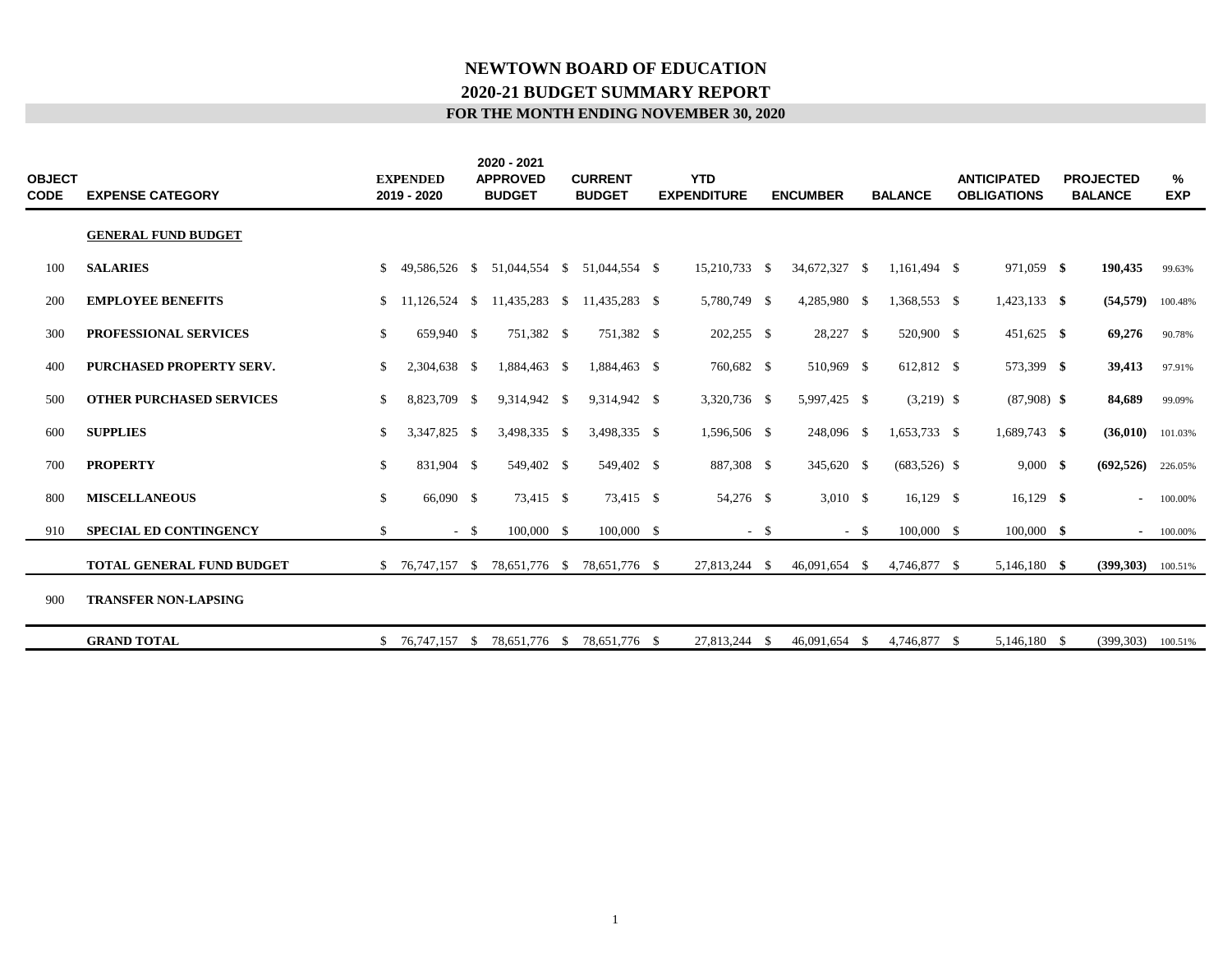| <b>OBJECT</b><br><b>CODE</b> | <b>EXPENSE CATEGORY</b>                |               | <b>EXPENDED</b><br>2019 - 2020 |      | 2020 - 2021<br><b>APPROVED</b><br><b>BUDGET</b> |      | <b>CURRENT</b><br><b>BUDGET</b> | <b>YTD</b><br><b>EXPENDITURE</b> |      | <b>ENCUMBER</b>          |      | <b>BALANCE</b>  | <b>ANTICIPATED</b><br><b>OBLIGATIONS</b> |               | <b>PROJECTED</b><br><b>BALANCE</b> | %<br><b>EXP</b> |
|------------------------------|----------------------------------------|---------------|--------------------------------|------|-------------------------------------------------|------|---------------------------------|----------------------------------|------|--------------------------|------|-----------------|------------------------------------------|---------------|------------------------------------|-----------------|
| <b>100</b>                   | <b>SALARIES</b>                        |               |                                |      |                                                 |      |                                 |                                  |      |                          |      |                 |                                          |               |                                    |                 |
|                              | <b>Administrative Salaries</b>         | \$            | 4,163,820 \$                   |      | $4,160,309$ \$                                  |      | 4,160,309 \$                    | 1,643,028 \$                     |      | 2,524,652 \$             |      | $(7,370)$ \$    |                                          | -S            | (7,370)                            | 100.18%         |
|                              | Teachers & Specialists Salaries        | S             | 31,619,798                     | \$   | 32,219,745 \$                                   |      | 32,219,745 \$                   | 8,824,358 \$                     |      | 23,684,678 \$            |      | $(289, 292)$ \$ | 15,000 \$                                |               | (304, 292)                         | 100.94%         |
|                              | <b>Early Retirement</b>                |               | 32,000 \$                      |      | 16,000 \$                                       |      | 16,000 \$                       | 16,000 \$                        |      |                          | \$   |                 | \$                                       | - \$          | $\blacksquare$                     | 100.00%         |
|                              | Continuing Ed./Summer School           | -S            | 92,408 \$                      |      | 93,096 \$                                       |      | 93,096 \$                       | 40,789 \$                        |      | 29,117 \$                |      | $23,190$ \$     | $3,750$ \$                               |               | 19,440                             | 79.12%          |
|                              | Homebound & Tutors Salaries            | -S            | 88,213 \$                      |      | 185,336 \$                                      |      | 185,336 \$                      | 18,456 \$                        |      | $18,135$ \$              |      | 148,745 \$      | 147,791 \$                               |               | 955                                | 99.48%          |
|                              | <b>Certified Substitutes</b>           | -S            | 548,648 \$                     |      | 698,193 \$                                      |      | 698,193 \$                      | 239,751 \$                       |      | 338,235 \$               |      | 120,207 \$      | 125,000 \$                               |               | (4,793)                            | 100.69%         |
|                              | Coaching/Activities                    | \$            | 643,256 \$                     |      | 656,571 \$                                      |      | 656,571 \$                      | 184,804 \$                       |      |                          | \$   | 471,767 \$      | 433,634 \$                               |               | 38,133                             | 94.19%          |
|                              | Staff & Program Development            | \$            | 173,319 \$                     |      | 143,517 \$                                      |      | 143,517 \$                      | 70,835 \$                        |      | $30,262$ \$              |      | 42,420 \$       | $\sim$                                   | $\mathcal{S}$ | 42,420                             | 70.44%          |
|                              | <b>CERTIFIED SALARIES</b>              | \$            | 37,361,462 \$                  |      | 38,172,767                                      | \$   | 38,172,767 \$                   | 11,038,022 \$                    |      | 26,625,079 \$            |      | 509,667 \$      | 725,174 \$                               |               | (215,508)                          | 100.56%         |
|                              | Supervisors & Technology Salaries      | \$            | 917,739 \$                     |      | 945,154 \$                                      |      | 945,154 \$                      | 414,799 \$                       |      | 519,045 \$               |      | $11,310$ \$     | $65,245$ \$                              |               | (53,935)                           | 105.71%         |
|                              | Clerical & Secretarial Salaries        | \$            | 2,310,741 \$                   |      | 2,362,981 \$                                    |      | 2,362,981 \$                    | 812,763 \$                       |      | 1,440,175 \$             |      | $110,043$ \$    | $2,947$ \$                               |               | 107,096                            | 95.47%          |
|                              | <b>Educational Assistants</b>          | -S            | 2,743,151 \$                   |      | 2,875,564 \$                                    |      | 2,875,564 \$                    | 716,330 \$                       |      | 1,892,655 \$             |      | 266,580 \$      |                                          | -\$           | 266,580                            | 90.73%          |
|                              | Nurses & Medical Advisors              | \$            | 764,244 \$                     |      | 801,532 \$                                      |      | 801,532 \$                      | 215,237 \$                       |      | 629,252 \$               |      | $(42,957)$ \$   |                                          | $\mathcal{S}$ | (42, 957)                          | 105.36%         |
|                              | Custodial & Maint. Salaries            | £.            | 3,144,919 \$                   |      | 3,263,032 \$                                    |      | 3,263,032 \$                    | 1,199,312 \$                     |      | 1,962,852 \$             |      | 100,868 \$      | 45,000 \$                                |               | 55,868                             | 98.29%          |
|                              | Non-Certied Adj & Bus Drivers Salaries | \$            | $22,043$ \$                    |      | 81,607 \$                                       |      | 81,607 \$                       | 5,297 \$                         |      | $22,255$ \$              |      | 54,055 \$       | 28,000 \$                                |               | 26,055                             | 68.07%          |
|                              | Career/Job Salaries                    | \$            | 117,954 \$                     |      | 183,209 \$                                      |      | 183,209 \$                      | 57,406 \$                        |      | 144,599 \$               |      | $(18,796)$ \$   | $(82,500)$ \$                            |               | 63,704                             | 65.23%          |
|                              | <b>Special Education Svcs Salaries</b> | $\mathcal{S}$ | 1,224,685 \$                   |      | 1,355,856 \$                                    |      | 1,355,856 \$                    | 371,798 \$                       |      | $1,006,751$ \$           |      | $(22,693)$ \$   | $(53,731)$ \$                            |               | 31,038                             | 97.71%          |
|                              | Security Salaries & Attendance         | \$            | 594,071 \$                     |      | 621,957 \$                                      |      | 621,957 \$                      | 185,444 \$                       |      | 426,817 \$               |      | $9,696$ \$      | $\sim$                                   | - \$          | 9,696                              | 98.44%          |
|                              | Extra Work - Non-Cert.                 | \$            | 141,823 \$                     |      | 115,447 \$                                      |      | 115,447 \$                      | 89,386 \$                        |      | $2,848$ \$               |      | 23,212 \$       | 17,924 \$                                |               | 5,288                              | 95.42%          |
|                              | Custodial & Maint. Overtime            | \$            | 214,479 \$                     |      | 233,448 \$                                      |      | 233,448 \$                      | 104,252 \$                       |      | $\overline{\phantom{a}}$ | \$   | 129,196 \$      | 194,000 \$                               |               | (64, 804)                          | 127.76%         |
|                              | Civic Activities/Park & Rec.           | \$            | 29,216 \$                      |      | 32,000 \$                                       |      | 32,000 \$                       | 687                              | \$   | $\sim$                   | \$   | 31,313 \$       | 29,000 \$                                |               | 2,313                              | 92.77%          |
|                              | NON-CERTIFIED SALARIES                 | \$            | 12,225,064                     | - \$ | 12,871,787                                      | - \$ | 12,871,787 \$                   | $4,172,711$ \$                   |      | 8,047,248 \$             |      | 651,827 \$      | 245,885 \$                               |               | 405,942                            | 96.85%          |
|                              | <b>SUBTOTAL SALARIES</b>               | SS.           | 49.586.526 \$                  |      | 51,044,554 \$                                   |      | 51,044,554 \$                   | 15,210,733                       | - \$ | 34,672,327               | - \$ | 1,161,494 \$    | 971,059 \$                               |               | 190.435                            | 99.63%          |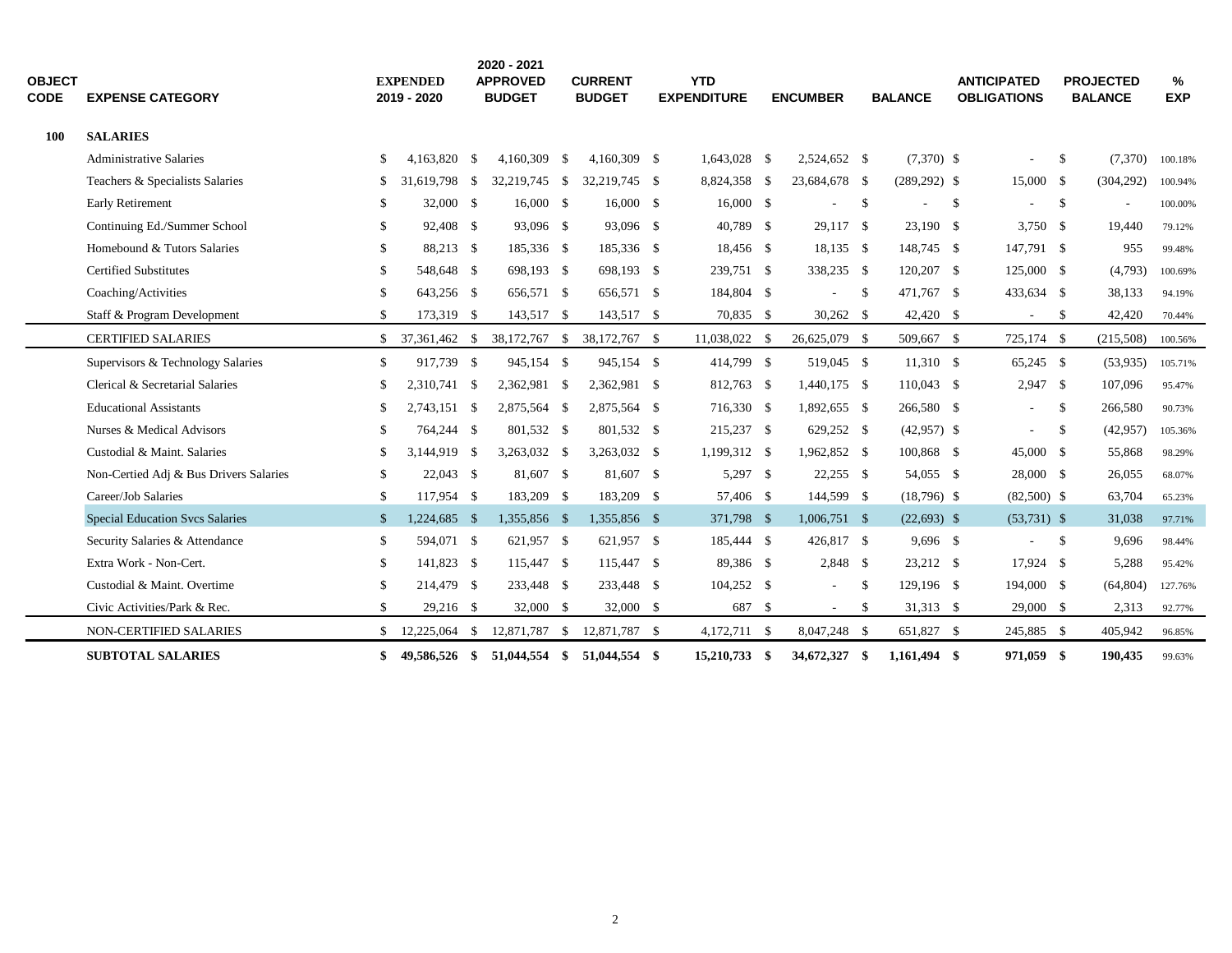| <b>OBJECT</b><br><b>CODE</b> | <b>EXPENSE CATEGORY</b>             |      | <b>EXPENDED</b><br>2019 - 2020 | 2020 - 2021<br><b>APPROVED</b><br><b>BUDGET</b> |      | <b>CURRENT</b><br><b>BUDGET</b> | <b>YTD</b><br><b>EXPENDITURE</b> | <b>ENCUMBER</b>          |      | <b>BALANCE</b> |    | <b>ANTICIPATED</b><br><b>OBLIGATIONS</b> | <b>PROJECTED</b><br><b>BALANCE</b> | ℅<br><b>EXP</b> |
|------------------------------|-------------------------------------|------|--------------------------------|-------------------------------------------------|------|---------------------------------|----------------------------------|--------------------------|------|----------------|----|------------------------------------------|------------------------------------|-----------------|
| 200                          | <b>EMPLOYEE BENEFITS</b>            |      |                                |                                                 |      |                                 |                                  |                          |      |                |    |                                          |                                    |                 |
|                              | Medical & Dental Expenses           | S    | 8.051.502 \$                   | 8,289,180 \$                                    |      | 8.289.180 \$                    | 4,189,404 \$                     | 4,073,135 \$             |      | 26.641 \$      |    | 26.641 \$                                | $\sim$                             | 100.00%         |
|                              | Life Insurance                      | \$   | 86,352 \$                      | 86,760 \$                                       |      | 86,760 \$                       | 35,922 \$                        | $\overline{\phantom{a}}$ | \$   | 50,838 \$      |    | 50,838 \$                                | $\sim$                             | 100.00%         |
|                              | FICA & Medicare                     | S.   | 1,523,488 \$                   | 1,602,597 \$                                    |      | 1,602,597 \$                    | 504,024 \$                       | $\overline{\phantom{a}}$ | -S   | 1,098,573 \$   |    | 1,098,573 \$                             | $\blacksquare$                     | 100.00%         |
|                              | Pensions                            | \$.  | 863.104 \$                     | 913,394 \$                                      |      | 913,394 \$                      | 782,269 \$                       | 750 \$                   |      | 130,375 \$     |    | 130,375 \$                               | $\overline{\phantom{a}}$           | 100.00%         |
|                              | Unemployment & Employee Assist.     | \$.  | 122,970 \$                     | 82,000 \$                                       |      | 82,000 \$                       | 34,987 \$                        | ٠                        | - \$ | 47,013 \$      |    | 101,592 \$                               | (54, 579)                          | 166.56%         |
|                              | <b>Workers Compensation</b>         | \$   | 479,108 \$                     | 461,352 \$                                      |      | 461,352 \$                      | 234,143 \$                       | 212,095 \$               |      | $15,114$ \$    |    | $15,114$ \$                              | $\sim$                             | 100.00%         |
|                              | <b>SUBTOTAL EMPLOYEE BENEFITS</b>   | \$   | $11,126,524$ \$                | 11,435,283                                      | \$   | 11,435,283 \$                   | 5,780,749 \$                     | 4,285,980 \$             |      | 1,368,553 \$   |    | $1,423,133$ \$                           | (54, 579)                          | 100.48%         |
| 300                          | PROFESSIONAL SERVICES               |      |                                |                                                 |      |                                 |                                  |                          |      |                |    |                                          |                                    |                 |
|                              | Professional Services               | \$   | 500,341 \$                     | 559,102 \$                                      |      | 559,102 \$                      | 153,971 \$                       | 23,212 \$                |      | 381,919 \$     |    | 388,625 \$                               | (6,706)                            | 101.20%         |
|                              | Professional Educational Serv.      | \$   | 159,599 \$                     | 192,280 \$                                      |      | 192,280 \$                      | 48,284 \$                        | 5,015 \$                 |      | 138,982 \$     |    | 63,000 \$                                | 75,982                             | 60.48%          |
|                              | <b>SUBTOTAL PROFESSIONAL SERV.</b>  | \$   | 659,940 \$                     | 751,382 \$                                      |      | 751,382 \$                      | $202,255$ \$                     | 28,227 \$                |      | 520,900 \$     |    | 451,625 \$                               | 69,276                             | 90.78%          |
| 400                          | PURCHASED PROPERTY SERV.            |      |                                |                                                 |      |                                 |                                  |                          |      |                |    |                                          |                                    |                 |
|                              | Buildings & Grounds Contracted Svc. | \$   | 716,095 \$                     | 664,859 \$                                      |      | 664,859 \$                      | 285,621 \$                       | 270,143 \$               |      | 109,096 \$     |    | 90,000 \$                                | 19,096                             | 97.13%          |
|                              | Utility Services - Water & Sewer    | \$   | 134,403 \$                     | 146,945 \$                                      |      | 146,945 \$                      | 53,832 \$                        | $\overline{\phantom{a}}$ | -\$  | 93,113 \$      |    | 91,542 \$                                | 1,571                              | 98.93%          |
|                              | Building, Site & Emergency Repairs  | -S   | 503,227 \$                     | 460,850 \$                                      |      | 460,850 \$                      | $173,158$ \$                     | 78,546 \$                |      | 209,147 \$     |    | 210,099 \$                               | (952)                              | 100.21%         |
|                              | <b>Equipment Repairs</b>            | \$   | 283,175 \$                     | 351,506 \$                                      |      | 351,506 \$                      | 131,305 \$                       | 65,488 \$                |      | 154,714 \$     |    | 134,121 \$                               | 20,593                             | 94.14%          |
|                              | Rentals - Building & Equipment      | - \$ | 268,547 \$                     | 260,303 \$                                      |      | 260,303 \$                      | 116,766 \$                       | 96,793 \$                |      | 46,743 \$      |    | 47,638 \$                                | (895)                              | 100.34%         |
|                              | Building & Site Improvements        | \$   | 399,191 \$                     | $\overline{\phantom{a}}$                        | \$   | $\overline{\phantom{a}}$        | \$<br>$\overline{\phantom{a}}$   | \$<br>$\sim$             | \$   | $\sim$         | -S | $\sim$                                   | \$<br>$\sim$                       |                 |
|                              | <b>SUBTOTAL PUR. PROPERTY SERV.</b> | \$   | 2,304,638 \$                   | 1,884,463                                       | - \$ | 1,884,463 \$                    | 760,682 \$                       | 510,969 \$               |      | 612,812 \$     |    | 573,399 \$                               | 39,413                             | 97.91%          |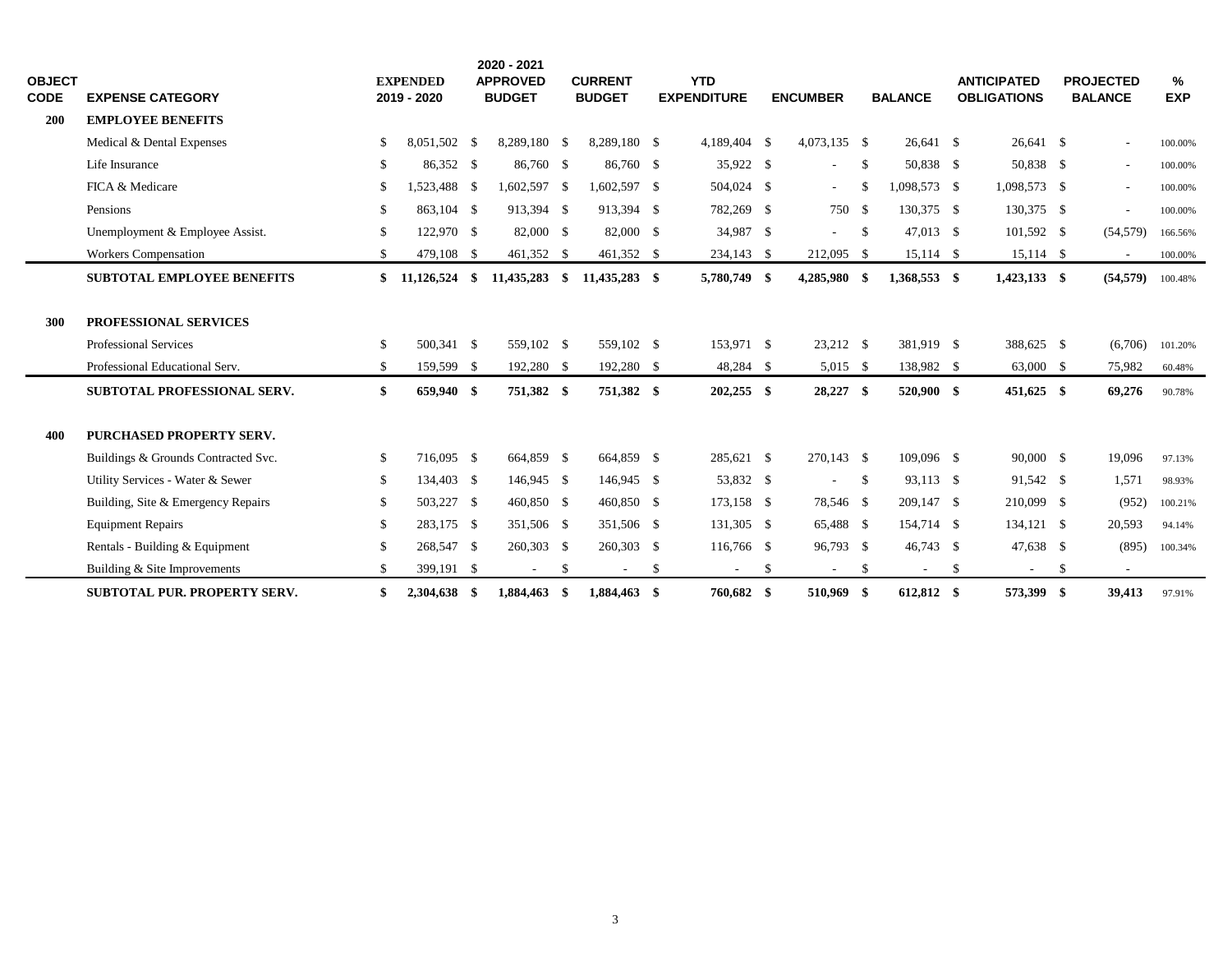| <b>OBJECT</b><br><b>CODE</b> | <b>EXPENSE CATEGORY</b>               |              | <b>EXPENDED</b><br>2019 - 2020 |  | 2020 - 2021<br><b>APPROVED</b><br><b>CURRENT</b><br><b>BUDGET</b><br><b>BUDGET</b> |  | <b>YTD</b><br><b>EXPENDITURE</b> | <b>ENCUMBER</b> |              | <b>BALANCE</b> | <b>ANTICIPATED</b><br><b>OBLIGATIONS</b> | <b>PROJECTED</b><br><b>BALANCE</b> | %<br><b>EXP</b>          |         |
|------------------------------|---------------------------------------|--------------|--------------------------------|--|------------------------------------------------------------------------------------|--|----------------------------------|-----------------|--------------|----------------|------------------------------------------|------------------------------------|--------------------------|---------|
| 500                          | <b>OTHER PURCHASED SERVICES</b>       |              |                                |  |                                                                                    |  |                                  |                 |              |                |                                          |                                    |                          |         |
|                              | <b>Contracted Services</b>            | \$           | 750.419 \$                     |  | 669,215 \$                                                                         |  | 669,215 \$                       | 564,929 \$      | 74,042 \$    |                | $30,245$ \$                              | 394,009 \$                         | (363,765)                | 154.36% |
|                              | <b>Transportation Services</b>        | $\mathbb{S}$ | 3,827,061 \$                   |  | 4,457,135 \$                                                                       |  | 4,457,135 \$                     | 1,183,697 \$    | 2,372,644 \$ |                | 900,794 \$                               | 608,024 \$                         | 292,769                  | 93.43%  |
|                              | Insurance - Property & Liability      | \$           | 378,323 \$                     |  | 378,032 \$                                                                         |  | 378,032 \$                       | 220,085 \$      | $160,013$ \$ |                | $(2,066)$ \$                             | 1,978 \$                           | (4,044)                  | 101.07% |
|                              | Communications                        | \$           | 142,944 \$                     |  | 146,872 \$                                                                         |  | 146,872 \$                       | 65,453 \$       | 97,373 \$    |                | $(15,953)$ \$                            | $(15,953)$ \$                      | (0)                      | 100.00% |
|                              | <b>Printing Services</b>              | \$           | 24,637 \$                      |  | 31,040 \$                                                                          |  | 31,040 \$                        | $4,731$ \$      | $1,310$ \$   |                | 24,999 \$                                | 24,999 \$                          | $\blacksquare$           | 100.00% |
|                              | Tuition - Out of District             | $\mathbf{s}$ | 3,527,920 \$                   |  | 3,399,851 \$                                                                       |  | 3,399,851 \$                     | $1,260,426$ \$  | 3,179,683 \$ |                | $(1,040,257)$ \$                         | $(1,145,965)$ \$                   | 105,708                  | 96.89%  |
|                              | Student Travel & Staff Mileage        | \$           | 172,406 \$                     |  | 232,797 \$                                                                         |  | 232,797 \$                       | 21,416 \$       | $112,361$ \$ |                | 99,020 \$                                | 45,000 \$                          | 54,020                   | 76.80%  |
|                              | <b>SUBTOTAL OTHER PURCHASED SERV.</b> | \$           | 8,823,709 \$                   |  | 9,314,942 \$                                                                       |  | 9,314,942 \$                     | 3,320,736 \$    | 5,997,425 \$ |                | $(3,219)$ \$                             | $(87,908)$ \$                      | 84,689                   | 99.09%  |
| 600                          | <b>SUPPLIES</b>                       |              |                                |  |                                                                                    |  |                                  |                 |              |                |                                          |                                    |                          |         |
|                              | Instructional & Library Supplies      | \$           | 805,612 \$                     |  | 801,275 \$                                                                         |  | 801,275 \$                       | 346,716 \$      | 141,679 \$   |                | 312,879 \$                               | 312,880 \$                         | (1)                      | 100.00% |
|                              | Software, Medical & Office Supplies   | S.           | 212,777 \$                     |  | 221,701 \$                                                                         |  | 221,701 \$                       | 78,145 \$       | 45,736 \$    |                | 97,820 \$                                | 97,820 \$                          | $\blacksquare$           | 100.00% |
|                              | <b>Plant Supplies</b>                 | \$           | 423,659 \$                     |  | 356,400 \$                                                                         |  | 356,400 \$                       | 466,767 \$      | 50,926 \$    |                | $(161,293)$ \$                           | 133,175 \$                         | (294, 468)               | 182.62% |
|                              | Electric                              | S.           | $1,164,615$ \$                 |  | 1,228,072 \$                                                                       |  | 1,228,072 \$                     | 478,094 \$      | $\sim$       | - \$           | 749,978 \$                               | 545,500 \$                         | 204,478                  | 83.35%  |
|                              | Propane & Natural Gas                 | \$           | 347,253 \$                     |  | 431,350 \$                                                                         |  | 431,350 \$                       | 63,602 \$       | $\sim$       | -S             | 367,748 \$                               | 353,286 \$                         | 14,462                   | 96.65%  |
|                              | Fuel Oil                              | \$           | 76,257 \$                      |  | 63,000 \$                                                                          |  | 63,000 \$                        | 8,860 \$        | $\sim$       | -S             | 54,140 \$                                | 54,140 \$                          | $\overline{\phantom{a}}$ | 100.00% |
|                              | Fuel for Vehicles & Equip.            | \$           | 122,159 \$                     |  | 205,031 \$                                                                         |  | 205,031 \$                       | 47,246 \$       | $\sim$       | \$             | 157,785 \$                               | 118,266 \$                         | 39,519                   | 80.73%  |
|                              | <b>Textbooks</b>                      | \$           | 195,495 \$                     |  | 191,506 \$                                                                         |  | 191,506 \$                       | 107,076 \$      | 9,754 \$     |                | 74,676 \$                                | 74,676 \$                          | $\sim$                   | 100.00% |
|                              | <b>SUBTOTAL SUPPLIES</b>              | \$           | 3,347,825 \$                   |  | 3,498,335 \$                                                                       |  | 3,498,335 \$                     | 1,596,506 \$    | 248,096 \$   |                | 1,653,733 \$                             | 1,689,743 \$                       | (36,010)                 | 101.03% |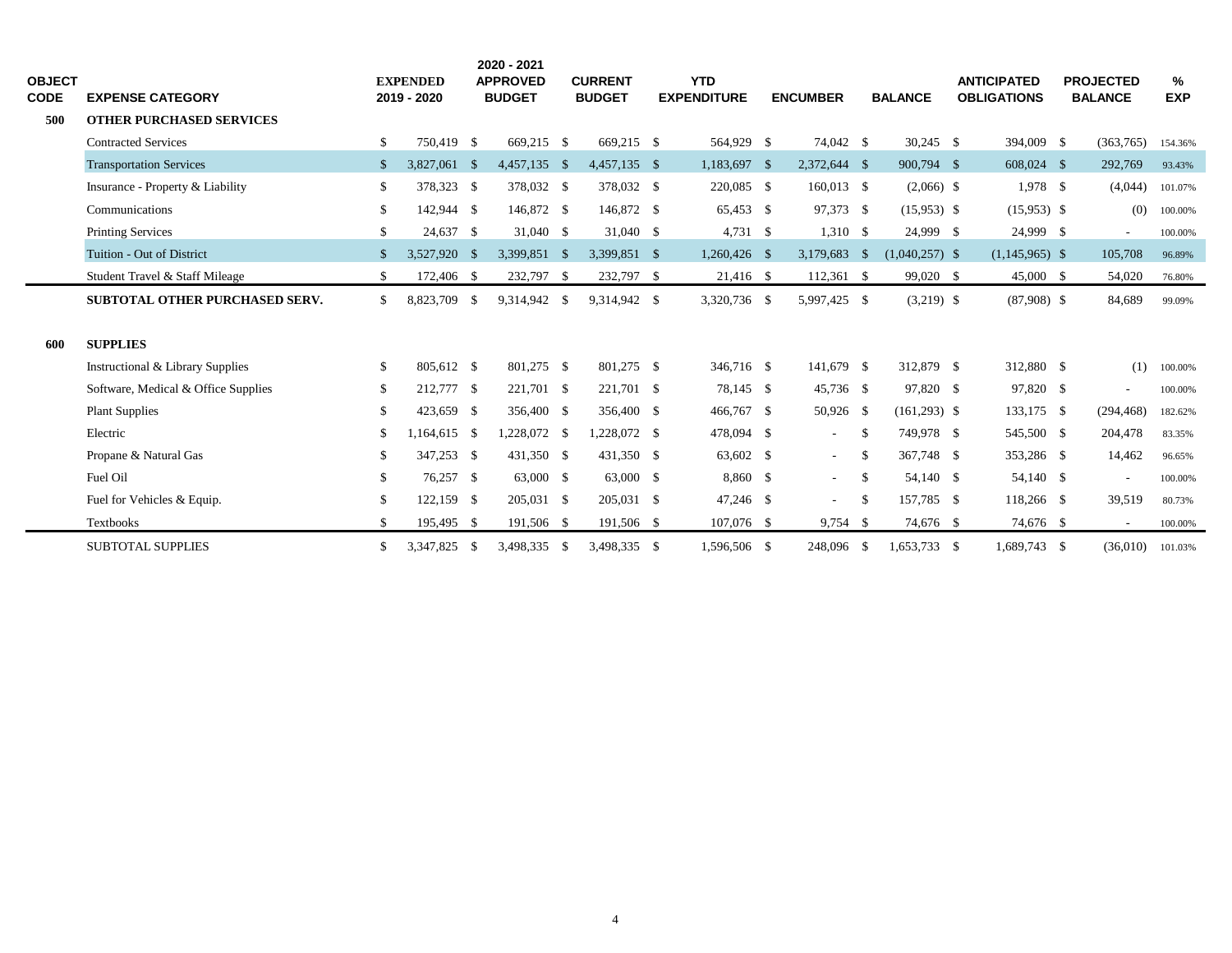| <b>OBJECT</b><br><b>CODE</b><br>700 | <b>EXPENSE CATEGORY</b><br><b>PROPERTY</b> |    | <b>EXPENDED</b><br>2019 - 2020 |      | 2020 - 2021<br><b>APPROVED</b><br><b>BUDGET</b> | <b>CURRENT</b><br><b>BUDGET</b> | <b>YTD</b><br><b>EXPENDITURE</b> |      | <b>ENCUMBER</b>     |    | <b>BALANCE</b>  | <b>ANTICIPATED</b><br><b>OBLIGATIONS</b> | <b>PROJECTED</b><br><b>BALANCE</b> | %<br><b>EXP</b> |
|-------------------------------------|--------------------------------------------|----|--------------------------------|------|-------------------------------------------------|---------------------------------|----------------------------------|------|---------------------|----|-----------------|------------------------------------------|------------------------------------|-----------------|
|                                     | Technology Equipment                       | \$ | 559,515 \$                     |      | 410,000 \$                                      | $410,000$ \$                    | 862,923 \$                       |      | 239,752 \$          |    | $(692, 675)$ \$ | $\sim$                                   | \$<br>(692, 675)                   | 268.95%         |
|                                     | Other Equipment                            | S. | 272,389 \$                     |      | 139,402 \$                                      | 139,402 \$                      | $24,385$ \$                      |      | 105,868 \$          |    | $9,148$ \$      | $9,000 \quad$ \$                         | 148                                | 99.89%          |
|                                     | <b>SUBTOTAL PROPERTY</b>                   | \$ | 831,904 \$                     |      | 549,402 \$                                      | 549,402 \$                      | 887,308 \$                       |      | 345,620 \$          |    | $(683,526)$ \$  | 9,000 S                                  | (692, 526)                         | 226.05%         |
| 800                                 | <b>MISCELLANEOUS</b><br><b>Memberships</b> | \$ | 66,090 \$                      |      | 73,415 \$                                       | 73,415 \$                       | 54,276 \$                        |      | 3,010 $\frac{1}{2}$ |    | $16,129$ \$     | $16,129$ \$                              | $\sim$                             | 100.00%         |
|                                     | <b>SUBTOTAL MISCELLANEOUS</b>              | \$ | 66,090 \$                      |      | $73,415$ \$                                     | 73,415 \$                       | 54,276 \$                        |      | $3,010$ \$          |    | $16,129$ \$     | $16,129$ \$                              | $\blacksquare$                     | 100.00%         |
| 910                                 | <b>SPECIAL ED CONTINGENCY</b>              | \$ | $\blacksquare$                 | \$   | $100,000$ \$                                    | $100,000$ \$                    | $\blacksquare$                   | -\$  | $\sim$              | \$ | $100,000$ \$    | $100,000 \quad$ \$                       | $\sim$                             | 100.00%         |
|                                     | <b>TOTAL LOCAL BUDGET</b>                  | \$ | 76,747,157                     | - SS | 78,651,776 \$                                   | 78,651,776 \$                   | 27,813,244                       | - 55 | 46,091,654          | -8 | 4,746,877 \$    | $5,146,180$ \$                           | (399,303)                          | 100.51%         |

| <b>REVENUES</b>                                         |                                |                   |                 |                |                 |                                             |         |
|---------------------------------------------------------|--------------------------------|-------------------|-----------------|----------------|-----------------|---------------------------------------------|---------|
| <b>EXCESS COST GRANT REVENUE</b>                        | <b>EXPENDED</b>                | <b>APPROVED</b>   |                 |                |                 | <b>ANTICIPATED</b>                          |         |
|                                                         | 2019 - 2020                    | <b>BUDGET</b>     |                 |                |                 | <b>OFFSET</b>                               |         |
| <b>Special Education Svcs Salaries ECG</b>              | (33,039)                       | (26, 247)<br>\$   |                 |                |                 | (39, 115)                                   | 149.03% |
| <b>Transportation Services - ECG</b>                    | (354, 206)                     | (402, 480)<br>S   |                 |                |                 | (244, 709)                                  | 60.80%  |
| Tuition - Out of District ECG                           | (1,372,981)                    | (1, 381, 462)     |                 |                |                 | (1, 195, 965)                               | 86.57%  |
| Total                                                   | (1,760,226)<br>$\mathcal{S}^-$ | (1,810,189)<br>\$ |                 |                |                 | $\boldsymbol{\mathcal{S}}$<br>(1, 479, 789) | 81.75%  |
|                                                         |                                |                   |                 |                |                 |                                             |         |
| <b>OTHER REVENUES</b>                                   |                                |                   |                 |                |                 |                                             |         |
|                                                         |                                | <b>APPROVED</b>   |                 |                | $\frac{0}{0}$   |                                             |         |
| <b>BOARD OF EDUCATION FEES &amp; CHARGES - SERVICES</b> |                                | <b>BUDGET</b>     | <b>RECEIVED</b> | <b>BALANCE</b> | <b>RECEIVED</b> |                                             |         |
| <b>LOCAL TUITION</b>                                    |                                | \$32,340          | \$13,130        | \$19,210       | 40.60%          |                                             |         |
|                                                         |                                |                   |                 |                |                 |                                             |         |
| <b>HIGH SCHOOL FEES FOR PARKING PERMITS</b>             |                                | \$30,000          | \$0             | \$30,000       | 0.00%           |                                             |         |
| <b>MISCELLANEOUS FEES</b>                               |                                | \$6,000           | \$801           | \$5,199        | 13.36%          |                                             |         |
|                                                         |                                |                   |                 |                |                 |                                             |         |
| <b>TOTAL SCHOOL GENERATED FEES</b>                      |                                | \$68,340          | \$13,931        | \$54,409       | 20.39%          |                                             |         |
|                                                         |                                |                   |                 |                |                 |                                             |         |
| <b>OTHER GRANT / SPECIAL REVENUE OFFSETS</b>            |                                |                   |                 |                |                 |                                             |         |
| Corona Releif Grant - State Entitlement Grant           |                                | \$380,841         | \$380,841       | \$0            | 100.00%         |                                             |         |
|                                                         |                                |                   |                 |                |                 |                                             |         |
| Town Capital Non-recurring Revenue Fund                 |                                | \$400,000         | \$0             | \$400,000      | 0.00%           |                                             |         |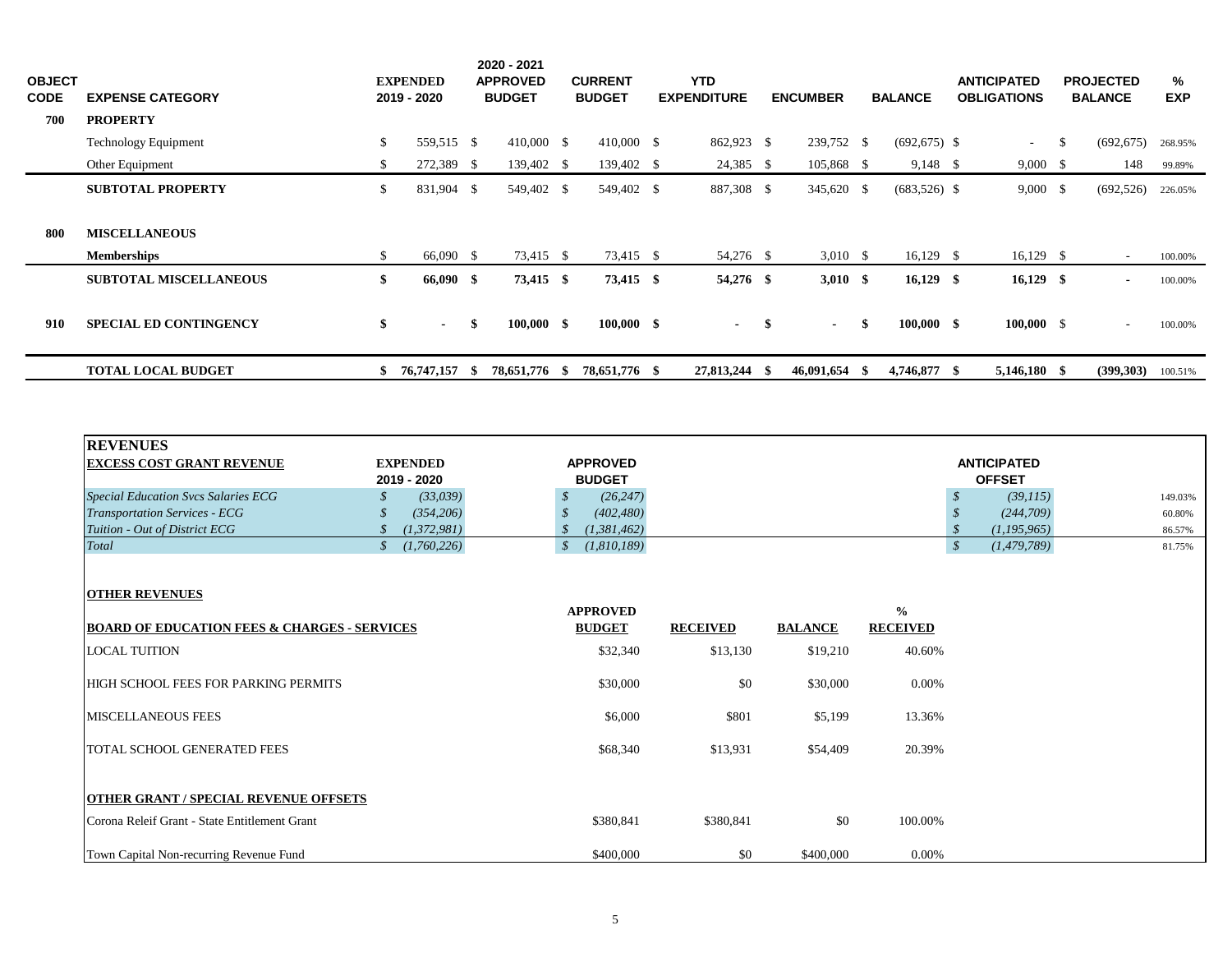# $2020 - 2021$ NEWTOWN BOARD OF EDUCATION **TRANSFERS RECOMMENDED DECEMBER 15, 2020**

|               | <b>FROM</b>                       | men an                                  |               |
|---------------|-----------------------------------|-----------------------------------------|---------------|
| <b>AMOUNT</b> | <b>IDESCRIPTION</b><br>$\cap$ ODE | CODE<br><b>TION</b><br><b>IDESCRIPT</b> | <b>REASON</b> |

#### **ADMINISTRATIVE**

| \$11,430 | 100 | Certified Salary Adj.           | 100 | Administrative Salaries         | To allocate funds for salary adjustments and turnover                                 |
|----------|-----|---------------------------------|-----|---------------------------------|---------------------------------------------------------------------------------------|
| \$59,977 | 100 | Teachers & Specialists Salaries |     |                                 | savings                                                                               |
|          |     |                                 | 100 | Certified Salary Adj.           | To adjust budgets to current staff and salaries after<br>turnover and advance degrees |
| \$48,980 | 100 | Non-Certified Salary Adj.       | 100 | Special Education Svcs Salaries | To allocate funds for salary adjustments and add a<br>therapist for the blind         |
| \$50,245 | 100 | Clerical & Secretarial Salaries | 100 | Supervisors Salaries            | To reclassify assistant business director position                                    |
| \$7,042  | 100 | Non-Certified Salary Adj.       | 100 | <b>Nurses</b>                   | To add a part time nurse and increase hours due to                                    |
| \$19,269 | 100 | Clerical & Secretarial Salaries |     |                                 | COVID-19                                                                              |
| \$32,281 | 100 | Career/Job Salaries             |     |                                 |                                                                                       |

12/7/2020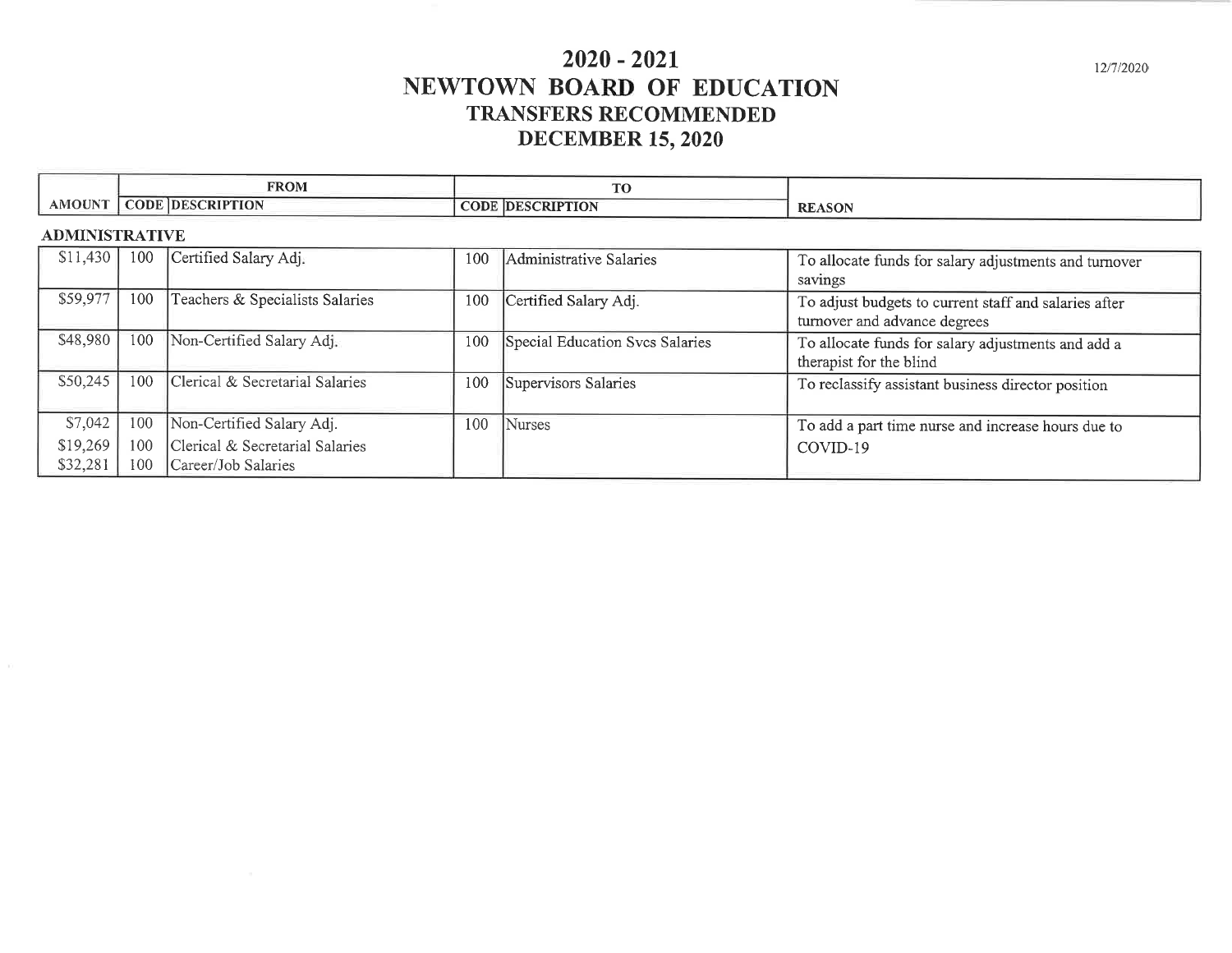12/7/2020

# $2020 - 2021$ NEWTOWN BOARD OF EDUCATION DETAIL OF TRANSFERS RECOMMENDED **DECEMBER 15, 2020**

|                       |     | <b>FROM</b>                                                                               |                                       |                                          | <b>TO</b>                                                                 |                            |
|-----------------------|-----|-------------------------------------------------------------------------------------------|---------------------------------------|------------------------------------------|---------------------------------------------------------------------------|----------------------------|
|                       |     | AMOUNT CODE DESCRIPTION                                                                   |                                       | <b>CODE DESCRIPTION</b>                  |                                                                           |                            |
| <b>ADMINISTRATIVE</b> |     |                                                                                           |                                       |                                          |                                                                           |                            |
|                       |     | \$11,430 100 Certified Salary Adj.                                                        |                                       | 100   Administrative Salaries            |                                                                           |                            |
|                       |     | \$16,193 001840880000 51151 DISTRICT - OTHER SERV                                         | CERTIFIED SALARY ADJ                  |                                          | \$10,787 001820820000 51111 DISTRICT - SUPERINTENDENT ADMINISTRATORS - CO |                            |
|                       |     | (\$4,763) 001840880000 51152 DISTRICT - OTHER SERV                                        | <b>SAVINGS FROM TURNOVER</b>          |                                          | (\$4,763) 001840860000 51111 DISTRICT - BUS SERV                          | <b>ADMINISTRATORS - CO</b> |
|                       |     |                                                                                           |                                       | \$5,406 001600320000 51116 H.S. - SPORTS |                                                                           | <b>ATHLETIC DIRECTOR</b>   |
| \$59,977              | 100 | Teachers & Specialists Salaries                                                           |                                       | 100 Certified Salary Adj.                |                                                                           |                            |
|                       |     | \$22,309 001100020000 51121 HAW. - ART                                                    | <b>TEACHERS</b>                       |                                          | (\$27,634) 001840880000 51151 DISTRICT - OTHER SERV                       | CERTIFIED SALARY ADJ       |
|                       |     | \$3,386 001100220000 51121 HAW. - MUSIC                                                   | <b>TEACHERS</b>                       |                                          | \$87,611 001840880000 51152 DISTRICT - OTHER SERV                         | SAVINGS FROM TURNOVER      |
|                       |     | (\$16,138) 001100240000 51121 HAW - P.E.                                                  | <b>TEACHERS</b>                       |                                          |                                                                           |                            |
|                       |     | (\$13,602) 001100260000 51121 HAW. - READING                                              | <b>TEACHERS</b>                       |                                          |                                                                           |                            |
|                       |     | \$42,422 001100380000 51121 HAW. - CLASSROOM                                              | TEACHERS                              |                                          |                                                                           |                            |
|                       |     | $(S3,240)$ 001200020000 51121 S.H. - ART                                                  | <b>TEACHERS</b>                       |                                          |                                                                           |                            |
|                       |     | (\$2,994) 001200220000 51121 S.H. - MUSIC                                                 | <b>TEACHERS</b>                       |                                          |                                                                           |                            |
|                       |     | (\$41,659) 001200380000 51121 S.H. - CLASSROOM                                            | <b>TEACHERS</b>                       |                                          |                                                                           |                            |
|                       |     | (\$2,413) 001300020000 51121 M.G. - ART                                                   | <b>TEACHERS</b>                       |                                          |                                                                           |                            |
|                       |     | (\$2,927) 001300220000 51121 M.G. - MUSIC                                                 | <b>TEACHERS</b>                       |                                          |                                                                           |                            |
|                       |     | (\$62,942) 001300380000 51121 M.G. - CLASSROOM                                            | <b>TEACHERS</b>                       |                                          |                                                                           |                            |
|                       |     | \$30,473 001400020000 51121 HOM. - ART                                                    | <b>TEACHERS</b>                       |                                          |                                                                           |                            |
|                       |     | \$2,535 001400220000 51121 HOM. - MUSIC                                                   | <b>TEACHERS</b>                       |                                          |                                                                           |                            |
|                       |     | (\$16,138) 001400240000 51121 HOM. - P.E.                                                 | <b>TEACHERS</b>                       |                                          |                                                                           |                            |
|                       |     | (\$28,569) 001400260000 51121 HOM. - READING<br>\$1,851 001400260000 51131 HOM. - READING | <b>TEACHERS</b>                       |                                          |                                                                           |                            |
|                       |     | (\$49,060) 001400380000 51121 HOM. - CLASSROOM                                            | <b>SPECIALISTS</b><br><b>TEACHERS</b> |                                          |                                                                           |                            |
|                       |     | (\$2,905) 001450200000 51131 RIS, - MATH                                                  | <b>SPECIALISTS</b>                    |                                          |                                                                           |                            |
|                       |     | \$96,448 001450220000 51121 RIS. - MUSIC                                                  | <b>TEACHERS</b>                       |                                          |                                                                           |                            |
|                       |     | (\$64,533) 001450240000 51121 RIS. - P.E.                                                 | <b>TEACHERS</b>                       |                                          |                                                                           |                            |
|                       |     | (\$21,929) 001450340000 51131 RIS. - LIBRARY                                              | <b>SPECIALISTS</b>                    |                                          |                                                                           |                            |
|                       |     | \$3,807 001450380000 51121 RIS. - CLASSROOM                                               | <b>TEACHERS</b>                       |                                          |                                                                           |                            |
|                       |     | \$26,271 001500060000 51121 M.S. - COMPUTER ED                                            | <b>TEACHERS</b>                       |                                          |                                                                           |                            |
|                       |     | (\$11,025) 001500100000 51121 M.S. - ENGLISH                                              | <b>TEACHERS</b>                       |                                          |                                                                           |                            |
|                       |     | (\$10,518) 001500120000 51121 M.S. - WORLD LANG                                           | <b>TEACHERS</b>                       |                                          |                                                                           |                            |
|                       |     | (\$17,912) 001500140000 51121 M.S. - HEALTH ED                                            | <b>TEACHERS</b>                       |                                          |                                                                           |                            |
|                       |     | (\$3,869) 001500180000 51121 M.S. - TECH ED                                               | <b>TEACHERS</b>                       |                                          |                                                                           |                            |
|                       |     | \$49,003 001500200000 51121 M.S. - MATH                                                   | <b>TEACHERS</b>                       |                                          |                                                                           |                            |
|                       |     | \$47,040 001500220000 51121 M.S. - MUSIC                                                  | <b>TEACHERS</b>                       |                                          |                                                                           |                            |
|                       |     | \$17,423 001500240000 51121 M.S. - P.E.                                                   | <b>TEACHERS</b>                       |                                          |                                                                           |                            |
|                       |     | \$8,628 001500260000 51121 M.S. - READING                                                 | <b>TEACHERS</b>                       |                                          |                                                                           |                            |
|                       |     | \$10,352 001500280000 51121 M.S. - SCIENCE                                                | <b>TEACHERS</b>                       |                                          |                                                                           |                            |
|                       |     | (\$47,900) 001500300000 51121 M.S. - SOC STUDIES                                          | <b>TEACHERS</b>                       |                                          |                                                                           |                            |
|                       |     | (\$9,682) 001500400000 51131 M.S. - GUIDANCE                                              | <b>SPECIALISTS</b>                    |                                          |                                                                           |                            |
|                       |     | \$25,916 001600020000 51121 H.S. - ART                                                    | <b>TEACHERS</b>                       |                                          |                                                                           |                            |
|                       |     | (\$2,912) 001600040000 51121 H.S. - BUSINESS ED                                           | <b>TEACHERS</b>                       |                                          |                                                                           |                            |
|                       |     | (\$10,158) 001600100000 51121 H.S. - ENGLISH                                              | <b>TEACHERS</b>                       |                                          |                                                                           |                            |
|                       |     | \$9,346 001600120000 51121 H.S. - WORLD LANG                                              | <b>TEACHERS</b>                       |                                          |                                                                           |                            |